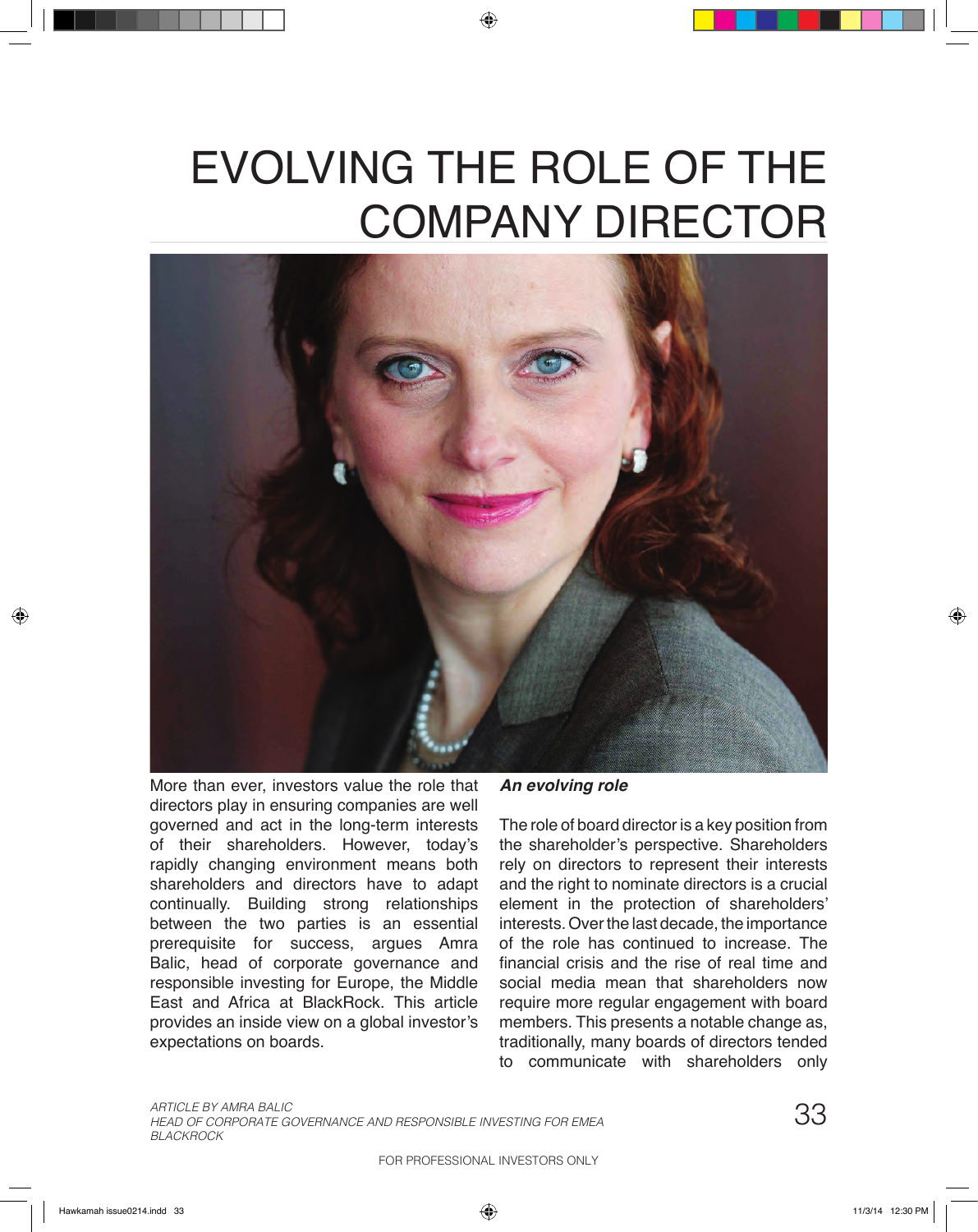annually at shareholder meetings. While this requirement for greater accountability and proactive engagement with shareholders may vary from market to market, it is only a matter of degree. Globally, the direction of travel is clear: shareholders are looking to establish<br>better understanding and constructive better understanding and constructive relationships with individual directors and the wider board.

We view the changing and growing role of directors as a highly positive development. However, we recognise that it further increases the already substantial commitment required from the board directors in terms of time and intellectual focus. From a shareholder point of view, it requires a supportive approach and an appreciation that there are different ways to run a company well. After all, good corporate governance is a complex matter that requires thoughtful execution in line with local practices. It is important that investors understand the local market's culture and regulatory environment as well as the specific ownership structures. The board structure of companies with strong majority ownership will necessarily be different from that of a company with a highly dispersed shareholder base, but both may be as effective in protecting shareholders. Likewise no single governance model works best universally, and even when comparing major markets, such as Japan, the US and the UK, we find significant differences. In all instances, however, we expect boards to add meaningful value in a number of key governance areas as well as to engage proactively with shareholders.

### *Adding value*

In our view directors add value in the following areas:

- establishing an appropriate corporate governance structure;
- setting the tone for the culture of the

company;

• providing counsel/guidance to the management in the setting of the strategy and overseeing the execution of the agreed strategy;

• ensuring the integrity of financial statements and audit process;

• establishing a sound process regarding mergers, acquisitions and disposals;

• creating appropriate executive compensation structures that align interests of executives with shareholders; and

• addressing business critical issues – including social, ethical and environmental matters – that could affect corporate reputation and performance.

#### *Establishing a clear and transparent governance structure*

As a global investor, we respect regional differences and believe that governance structures need to reflect the markets in which a company operates. Nevertheless, we believe that it is important to have robust checks and balances as they significantly reduce the risk of negative financial consequences. This usually involves clearly defining the different roles of the board and management such that the responsibilities of each are well understood and accepted. It may also include the use of ad-hoc or more permanent sub-committees for areas where the board needs to consider certain aspects more closely (e.g. audit process, nominations etc.) or where certain board members face a potential conflict of interest.

In order for boards to act as an effective counsel to management they also need to represent a sufficient diversity of views and experience. In our view, companies that can muster a wide range of perspectives and experience at the most senior level are better placed to respond to changing risk and opportunities.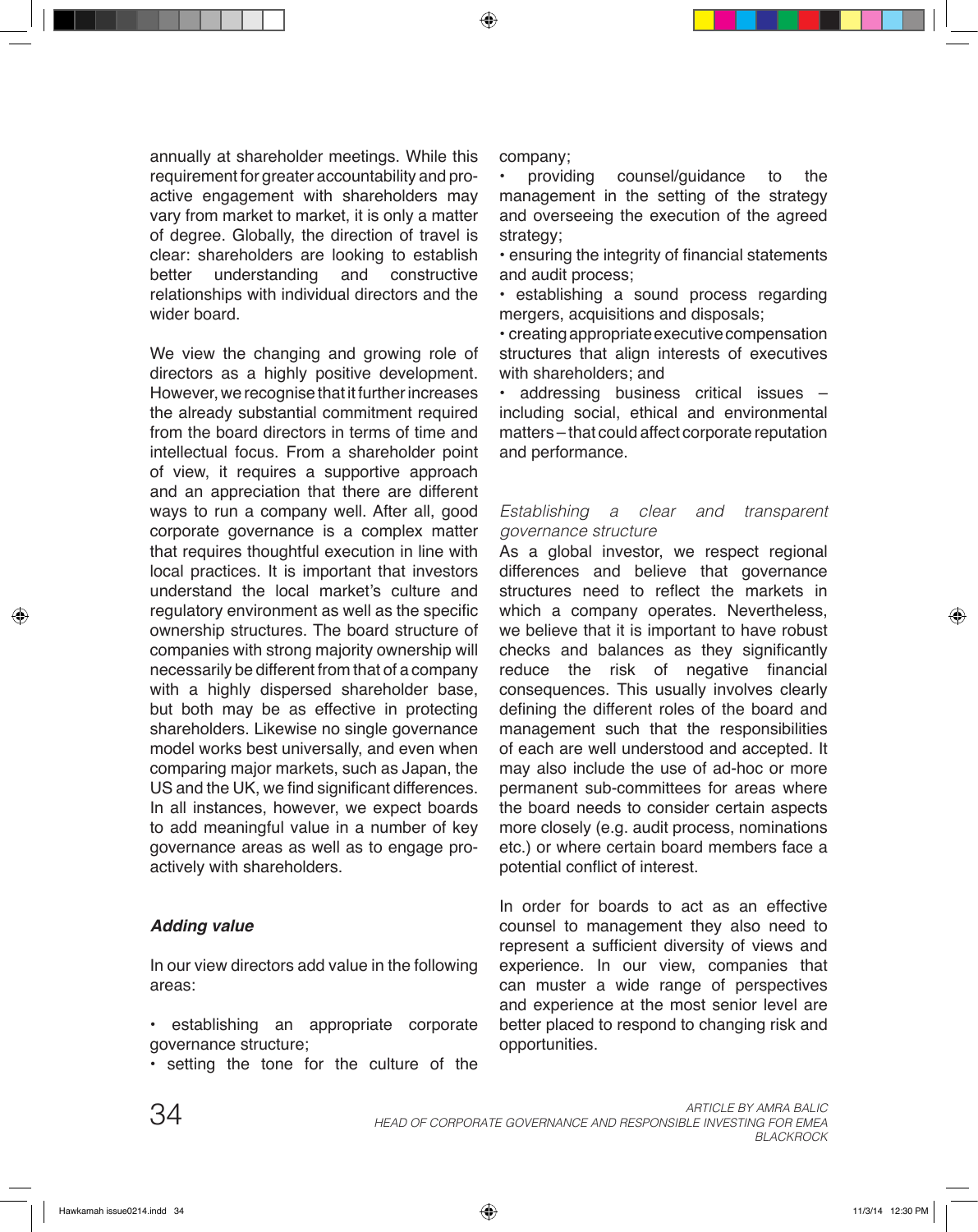## CORPORATE GOVERNANCE AT BLACKROCK

As an independent fiduciary of our clients, BlackRock devotes significant resources to *corporate governance as we believe well-governed companies deliver better long-term outcomes for both shareholders and the companies in which we invest on behalf of our clients.* 

*We are a member of more than 40 corporate governance, shareholder, and responsible investment-related organisations. We vote in more than 85 markets and engage with over 1500 public companies worldwide every year.*

*We believe good governance is about leadership. We focus our efforts on the board of directors because without board and executive leadership, companies may not have sound governance practices. These cover a range of critical business issues, including the environmental and social impact of companies.*

Directors also have to communicate their corporate governance approach to shareholders and other stakeholders. This involves explaining the underlying rationale and why the chosen approach is in the interest of shareholders, particularly where it differs from standard market practice.

#### *Supporting management in setting the culture of the company*

'The tone from the top' is critically important in embedding corporate culture. Management has a primary role in establishing the corporate culture. However, the role of the board is to ensure that management's view and application of the company's culture is firmly rooted in clearly articulated ethical principles that a broad range of stakeholders can subscribe to.

#### *Providing strategic direction and oversight*

Company boards have a role to play in setting the strategic goals of the company, by providing management with insights and counsel to steer the development of a coherent and robust strategy that they can endorse. It is also incumbent on the board to oversee and monitor the successful implementation of the approved strategy and, where/if necessary, undertake corrective steps.

#### Integrity of financial statements and oversight *of audit process*

Financial statements should provide a complete and accurate picture of a company's financial condition. Directors play a vital role in ensuring that goal is met through appropriate oversight of the management of the audit function. We believe it is important that auditors are independent both in practice and perception. This involves putting in place appropriate procedures. These should include disclosure of any potential conflict of interest faced by the auditors that could affect the integrity of financial statements and, ultimately, the company's reputation.

#### *Making decisions regarding mergers, acquisitions and disposals*

Mergers, asset sales or other special transactions can have a material impact on the long-term economic interests of shareholders and other stakeholders. Boards therefore need to put in place a transparent decision making process, which takes into account the views and inputs from the entire board. We also believe it is important to have processes for managing any potential conflict of interest.